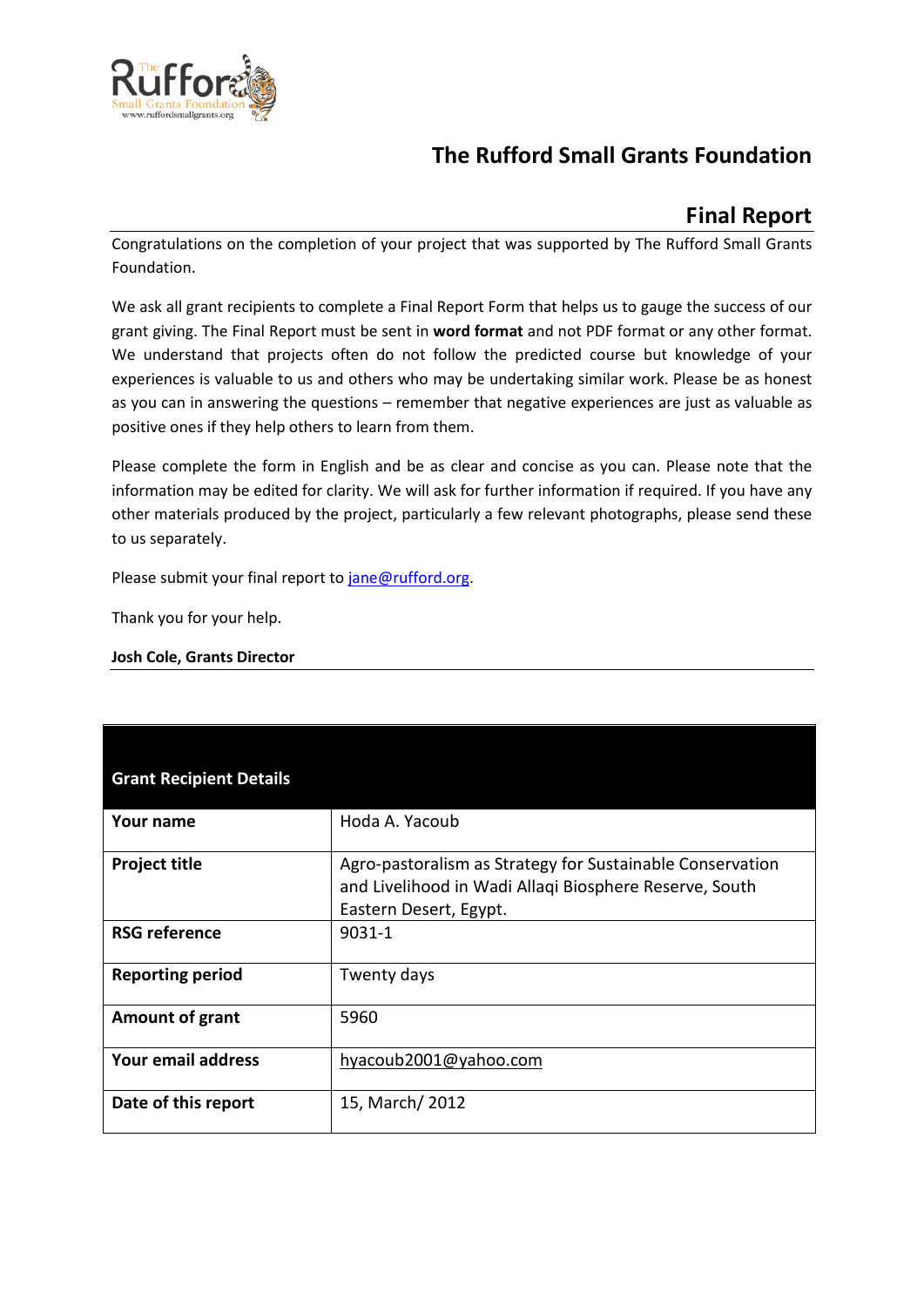

### **1. Please indicate the level of achievement of the project's original objectives and include any relevant comments on factors affecting this.**

| Objective                                                                                                                                                                                                                                                                                                                                                | achieved<br>Not | achieved<br>Partially | achieved<br>Fully | Comments                                                                                                                                                                                                                                                                                                                                                                                                                                          |  |
|----------------------------------------------------------------------------------------------------------------------------------------------------------------------------------------------------------------------------------------------------------------------------------------------------------------------------------------------------------|-----------------|-----------------------|-------------------|---------------------------------------------------------------------------------------------------------------------------------------------------------------------------------------------------------------------------------------------------------------------------------------------------------------------------------------------------------------------------------------------------------------------------------------------------|--|
| Agropastoralism<br>1.<br>reduces the load on natural<br>plants<br>the<br>improve<br>to<br>efficiency for<br>the<br>in-situ<br>of<br>conservation<br>semi-arid<br>habitat in Wadi Allaqi                                                                                                                                                                  |                 |                       |                   | Although that most of Bedouins livestock<br>still grazing at the shores of Lake Nasser,<br>the number of sheep and goats found in<br>the village increased due to present<br>additional fodder resources represented by<br>the farms. The village livestock depends on<br>the sorghum product as feeding sources.<br>Even the families who have no farms we<br>supplied them with seeds to be able to<br>cultivate small areas near their houses. |  |
| Agropastoralism<br>will<br>2.<br>the<br>effective<br>insure<br>of<br>implementation<br>plans<br>for<br>management<br>habitat, species action plans<br>and species recovery plans.                                                                                                                                                                        |                 |                       |                   | These are long-term objectives which will<br>not be achieved by only one crop harvest<br>or by construction nine small farms. The<br>application of the agropastoralism strategy<br>as additional livelihood sources in large<br>scale to involve most of Bedouin tribes<br>addition<br>living<br>downstream<br>in<br>to                                                                                                                          |  |
| 3.<br>Agropastoralism gives<br>an opportunity for intensive<br>land management using of the<br>advantages of the biological<br>interaction occurs when there<br>combined cultivation of<br>İS.<br>and/or<br>with<br>crops<br>trees<br>domestic animals. The mixed<br>crops system emphasises bio-<br>intensive elements and the<br>positive interactions |                 |                       |                   | awareness programmes target the local<br>communities, will be a step toward having<br>these objectives.                                                                                                                                                                                                                                                                                                                                           |  |
| 4.<br>Agropastoralism<br>mechanisms can achieve one<br>of IUCN aims which related to<br>contribution to solutions that<br>the<br>biodiversity,<br>conserve<br>while<br>the<br>at<br>time<br>same<br>that<br>people's<br>ensuring<br>livelihoods are improved in a<br>sustainable way.                                                                    |                 |                       |                   | These objectives can be fully achieved with<br>the time, when the project applied in large<br>scale to involve more Bedouin families and<br>when the water supplies are adequate to<br>cover the large scale farming requirement.                                                                                                                                                                                                                 |  |
| Agropastoralism<br>5.<br>mechanisms help to regulate<br>the use of wildlife population<br>ecosystems<br>by<br>local<br>and<br>stakeholders<br>(communities'<br>management) and enhance<br>the resource productivity to                                                                                                                                   |                 |                       |                   |                                                                                                                                                                                                                                                                                                                                                                                                                                                   |  |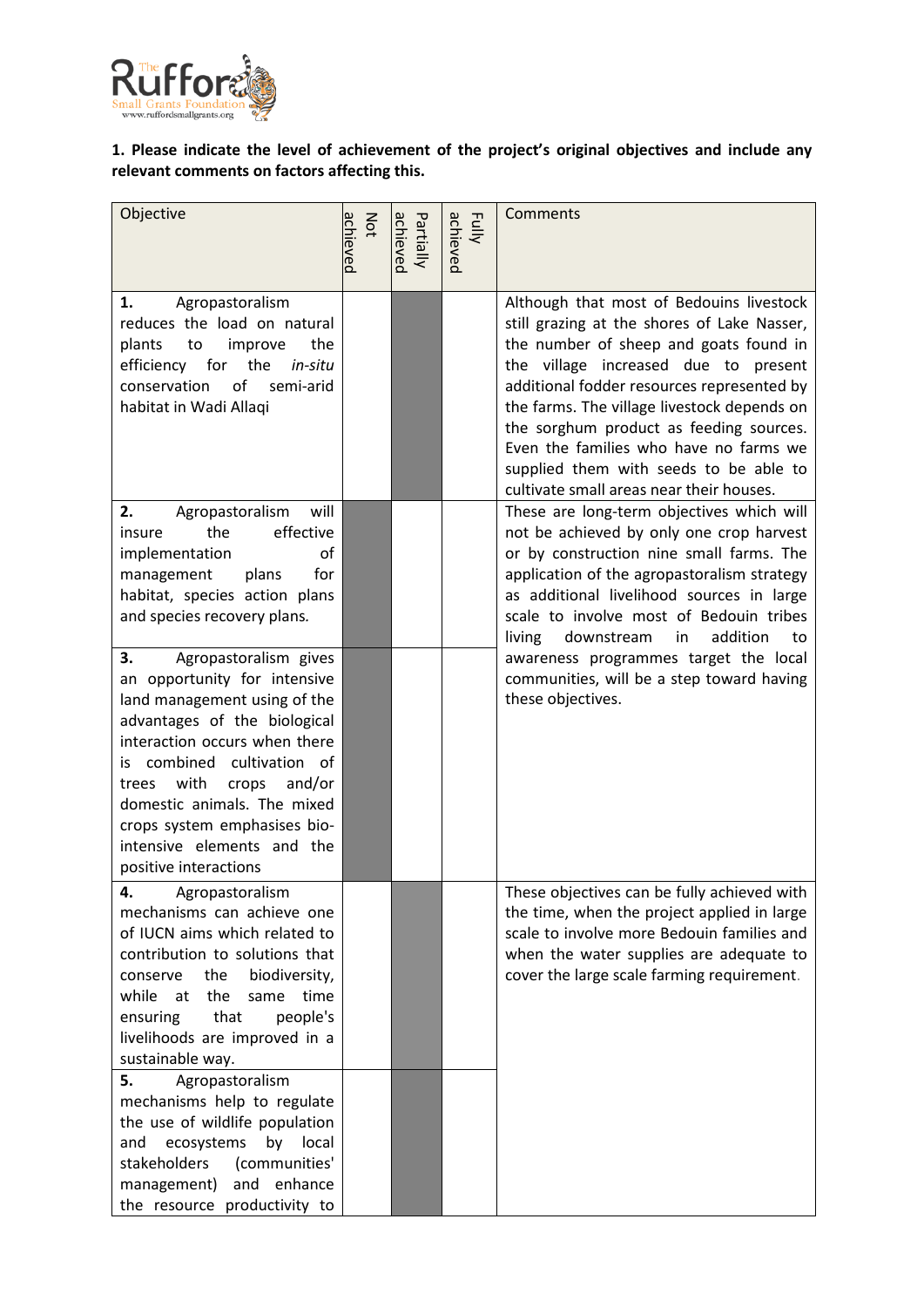

| secure adequate stocks and<br>flows of food and cash to<br>meet basic needs of Bedouin<br>(Livelihood alternatives).<br>6.<br>Promote mechanisms                                                                                                                                     |  | The lack of grazing resources in Allaqi                                                                                                                                                                                                                                                                                                                                                                                                                                                                                                                                        |
|--------------------------------------------------------------------------------------------------------------------------------------------------------------------------------------------------------------------------------------------------------------------------------------|--|--------------------------------------------------------------------------------------------------------------------------------------------------------------------------------------------------------------------------------------------------------------------------------------------------------------------------------------------------------------------------------------------------------------------------------------------------------------------------------------------------------------------------------------------------------------------------------|
| which support the Bedouin<br>against struggles in the face of<br>low grazing resources and<br>increase their capacity to<br>adapt with climate stress.                                                                                                                               |  | Village is the primary challenge.<br>The<br>present of farms acted as unites for<br>additional resources of fodder was a<br>mechanism against problems created due<br>to low grazing resources. The cultivated<br>agroforestry systems<br>in<br>trees<br>have<br>economic values and can be utilized as<br>food and fodder.                                                                                                                                                                                                                                                    |
| Bedouin<br>Help<br>7.<br>communities<br>to<br>become<br>aware of problems related to<br>their habitat as degradation of<br>natural grasslands due to their<br>traditional nomadic system<br>(loads on grazing resources),<br>assess risks and opportunities.<br>8.<br>Improve<br>the |  |                                                                                                                                                                                                                                                                                                                                                                                                                                                                                                                                                                                |
| productivity of land.<br>Achieve<br>9.<br>knowledge<br>and experience on Agroforesty<br>in<br>Bedouin<br>technique<br>communities and the workers<br>in Allaqi Biosphere Reserve.                                                                                                    |  | Consultation of experts in Desert Research<br>Centre in Cairo was so essential to collect<br>more information about the semiarid<br>agriculture,<br>the<br>discussions<br>with<br>researchers<br>Department of<br>in<br>Rural<br>Sociology, Department of the pastures and<br>natural resources in dry areas, Department<br>of Agriculture in arid and sustainable<br>development, were benefit to know how<br>to apply the agriculture in Allaqi, to<br>improve use of the limited resources and<br>managing<br>the<br>natural<br>resources<br>sustainably.                   |
| Transfer<br>10.<br>the<br>experience of agropastoralism<br>to other arid areas particularly<br>the protected areas in the<br>country.                                                                                                                                                |  | Several meetings were held<br>(including<br>presentations)<br>Bedouin<br>with<br>tribes,<br>director of Nature Conservation Sector in<br>Cairo, the director of Wadi Allaqi Biosphere<br>Reserve and the director of Allaqi village,<br>to show our project and related activities,<br>to know there opinions and ideas and to<br>insure their cooperation. The monthly<br>reports were regularly sent to Nature<br>Conservation<br>Sector which<br>helps<br>to<br>transfer the experiment to other protected<br>areas particularly those having the same<br>nature as Allaqi. |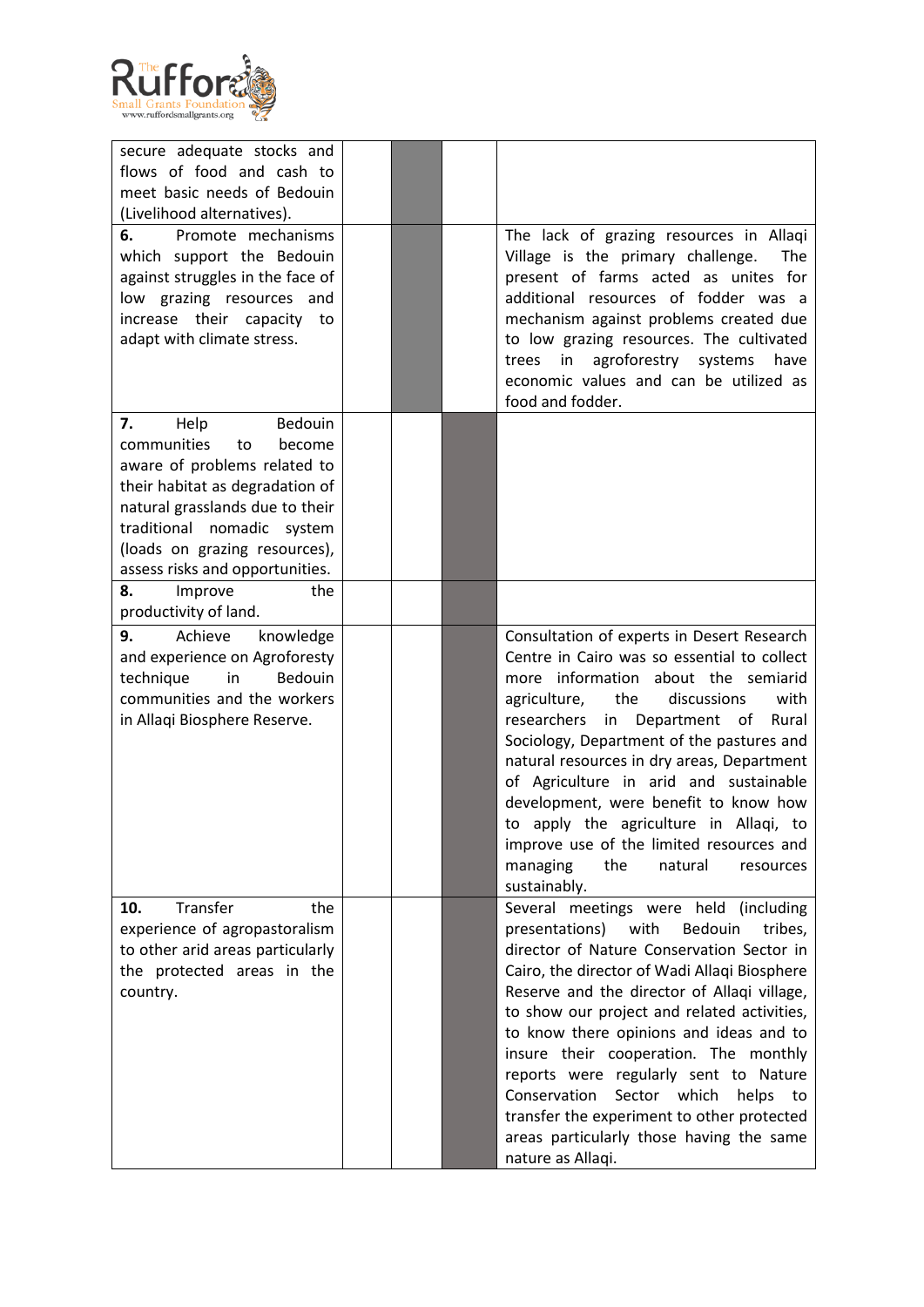

#### **2. Please explain any unforeseen difficulties that arose during the project and how these were tackled (if relevant).**

**New practice**: Accepting the new practice represented by the agriculture by the Bedouins was one of project constraints. Bedouin economics based mainly on sheep, goats and camels husbandry and the agriculture considered as a new activity for them. The awareness programmes for Bedouin including new topics: 1) as the environmental problems as drought and low resources and the importance to have new activities adapted with the area conditions and the application of agropastoralism technique to deal with such problem, 2) How to implement the agriculture work, 3) where, how and when to make the farms and 4) Decide the types of the crops.

**Team**: Low knowledge and low experience of the project team and the local communities related to application the agro forestry system in the farms and the work technique was one of the difficulties. Consultation with experts in Desert Research Centre in Cairo was so essential to collect more information about the semiarid agriculture, also, the discussions with researchers in Department of rural Sociology, Department of the pastures and natural resources in dry areas, Department of agriculture in arid and sustainable development was a practical step to overcome this difficulty.

**Water supply:** Low and irregular supplies of water to Allaqi Village is the main challenge to implement the agriculture. Cultivation of crops and trees tolerant to drought conditions was the most appropriate solution for this problem.

#### **3. Briefly describe the three most important outcomes of your project.**

- **1.** Agropastoralism reduces the load on natural plants found at the shores of Lake Nasser and supply the Bedouins with additional livelihood resource.
- **2.** Achieve knowledge and experience on Agroforesty technique.
- **3.** Transfer the experience of agropastoralism to other arid areas particularly the protected areas in the country.

#### **4. Briefly describe the involvement of local communities and how they have benefitted from the project (if relevant).**

The project targets to improve the livelihood of Bedouins in Allaqi, by introducing new resources represented by the farms, so it was implemented by and for the Bedouins. They were involved in every step of the project since the project was only an idea; they shared in the determination of the farms locations, trees and crops species, time of cropping, construction of farms, and cultivation of seedlings in the nursery.

#### **5. Are there any plans to continue this work?**

Yes, we have some plans to continue the work in the project including more farms and implement the project in other areas in Wadi Allaqi.

#### **6. How do you plan to share the results of your work with others?**

As I mentioned before, that all the procedures and the results of the project was sent to Nature Conservation Sector in Cairo, which will provide opportunity to other arid protected areas to utilise the experiment and share the results of the work.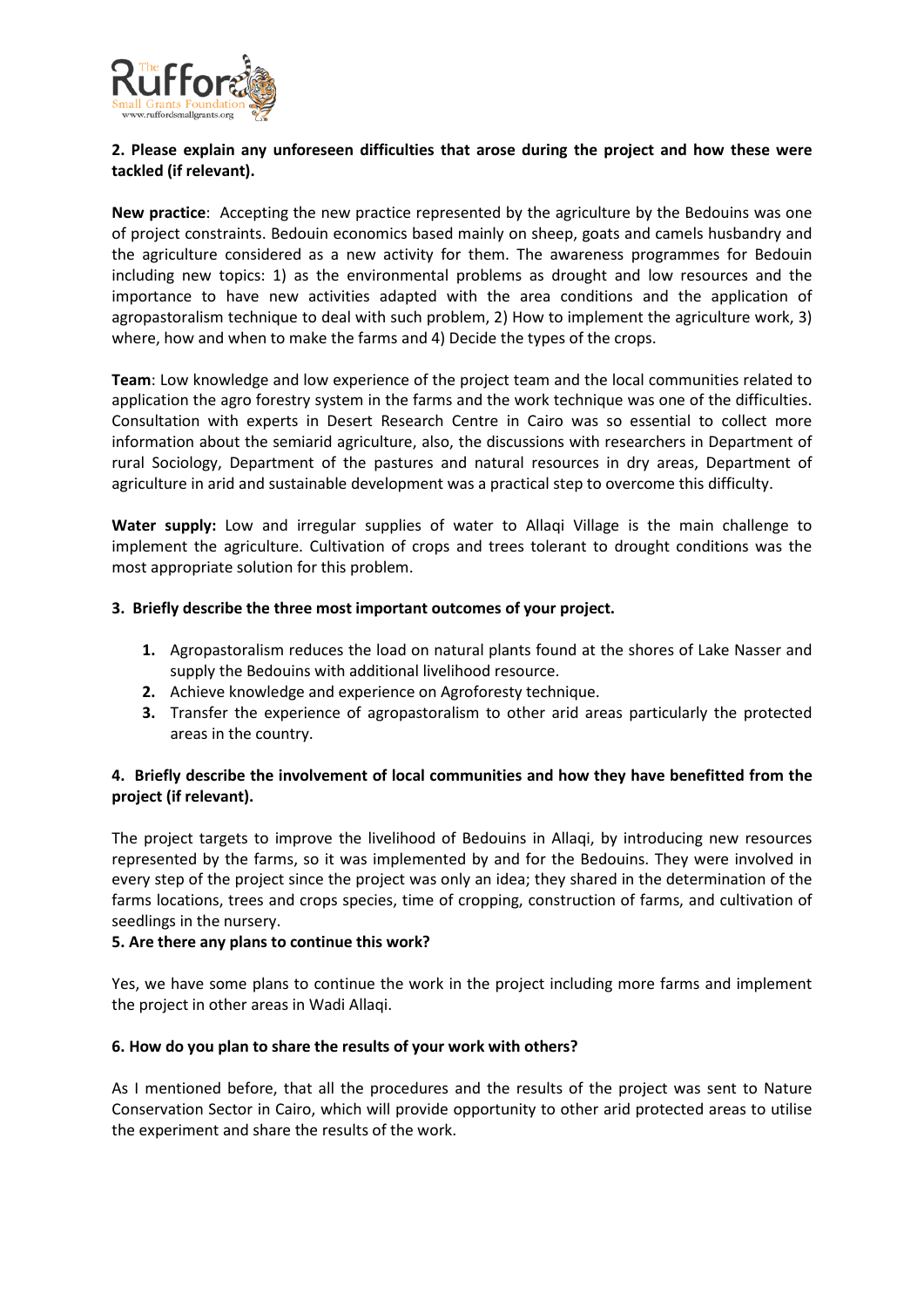

#### **7. Timescale: Over what period was the RSG used? How does this compare to the anticipated or actual length of the project?**

The RSG was used over thirteen months. Some of the objects were achieved but at the same time others were long term objectives, in general, the timescale was adequate to complete all the activities related to project.

#### **8. Budget: Please provide a breakdown of budgeted versus actual expenditure and the reasons for any differences. All figures should be in £ sterling, indicating the local exchange rate used.**

The total value of grant equal to £6000, the received amount was equal to £5960 (£40 was cut by the bank as remittance fees).

| Item                                 | <b>Budgeted</b> | <b>Actual</b> | <b>Difference</b> | <b>Comments</b>                                                           |
|--------------------------------------|-----------------|---------------|-------------------|---------------------------------------------------------------------------|
|                                      | <b>Amount</b>   | <b>Amount</b> |                   |                                                                           |
| <b>Bank remittance fees</b>          | 0               | 40            | 40                |                                                                           |
| <b>Fences materials</b>              | 200             | 370           | 170               | The price of metallic materials used                                      |
|                                      |                 |               |                   | in the fences remarkably increased;                                       |
|                                      |                 |               |                   | also, we decided to increase the                                          |
|                                      |                 |               |                   | size of the farms to have more                                            |
|                                      |                 |               |                   | spaces between the trees.                                                 |
| <b>Cultivation tools</b>             | 200             | 200           | 0                 |                                                                           |
| construction<br>Nursery<br>materials | 900             | 870           | $-30$             |                                                                           |
| One Water Pump                       | 750             | 460           | $-290$            | Only one water pump was bought                                            |
|                                      |                 |               |                   | instead of two that the director of                                       |
|                                      |                 |               |                   | Allaqi Village provide the project<br>with facilities that make the water |
|                                      |                 |               |                   | enough<br>supplies<br>for<br>farms                                        |
|                                      |                 |               |                   | irrigation, also the budget specified                                     |
|                                      |                 |               |                   | for the second pump was directed                                          |
|                                      |                 |               |                   | to cover the costs of fences                                              |
|                                      |                 |               |                   | materials.                                                                |
| Pots for water storage               | 100             | 110           | 10                |                                                                           |
| Local travels                        | 300             | 300           | 0                 |                                                                           |
| Data show                            | 450             | 470           | 20                |                                                                           |
| Laptop computer                      | 400             | 400           | 0                 |                                                                           |
| Digital Camera                       | 400             | 430           | 30                |                                                                           |
| Printer +<br>Cartage<br>$+$          | 500             | 510           | 10                |                                                                           |
| <b>Stationeries</b>                  |                 |               |                   |                                                                           |
| Seedling<br>plantation               | 400             | 420           | 20                |                                                                           |
| materials                            | 100             | 100           | 0                 |                                                                           |
| Nursery<br>construction<br>pay       |                 |               |                   |                                                                           |
| Costs<br>of<br>preparation           | 500             | 500           | 0                 |                                                                           |
| farms                                |                 |               |                   |                                                                           |
| Incentives                           | 500             | 500           | 0                 |                                                                           |
| Fuel                                 | 300             | 320           | 20                |                                                                           |
| <b>Total</b>                         | 6000            | 6000          | 0                 |                                                                           |